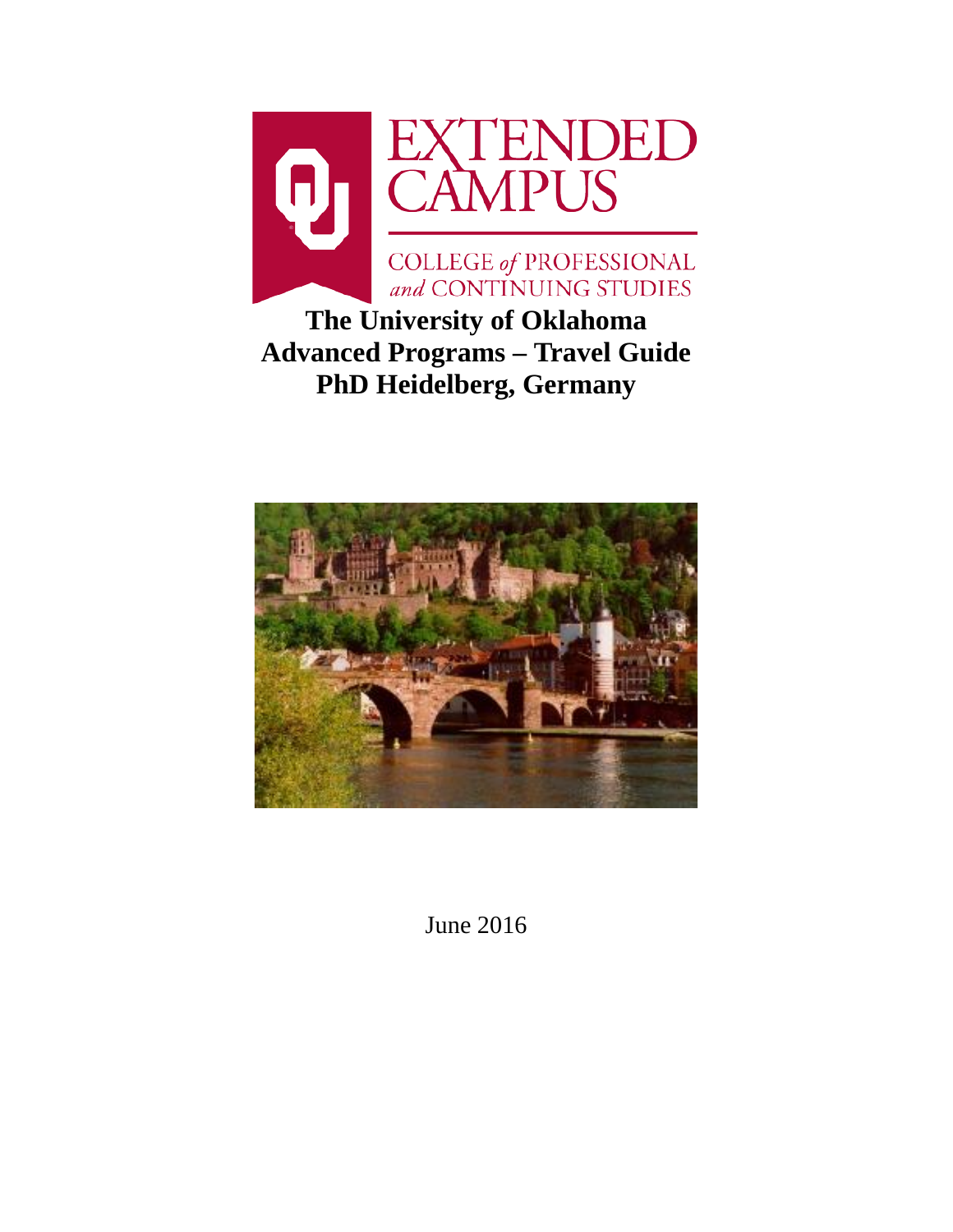# **Table of Contents**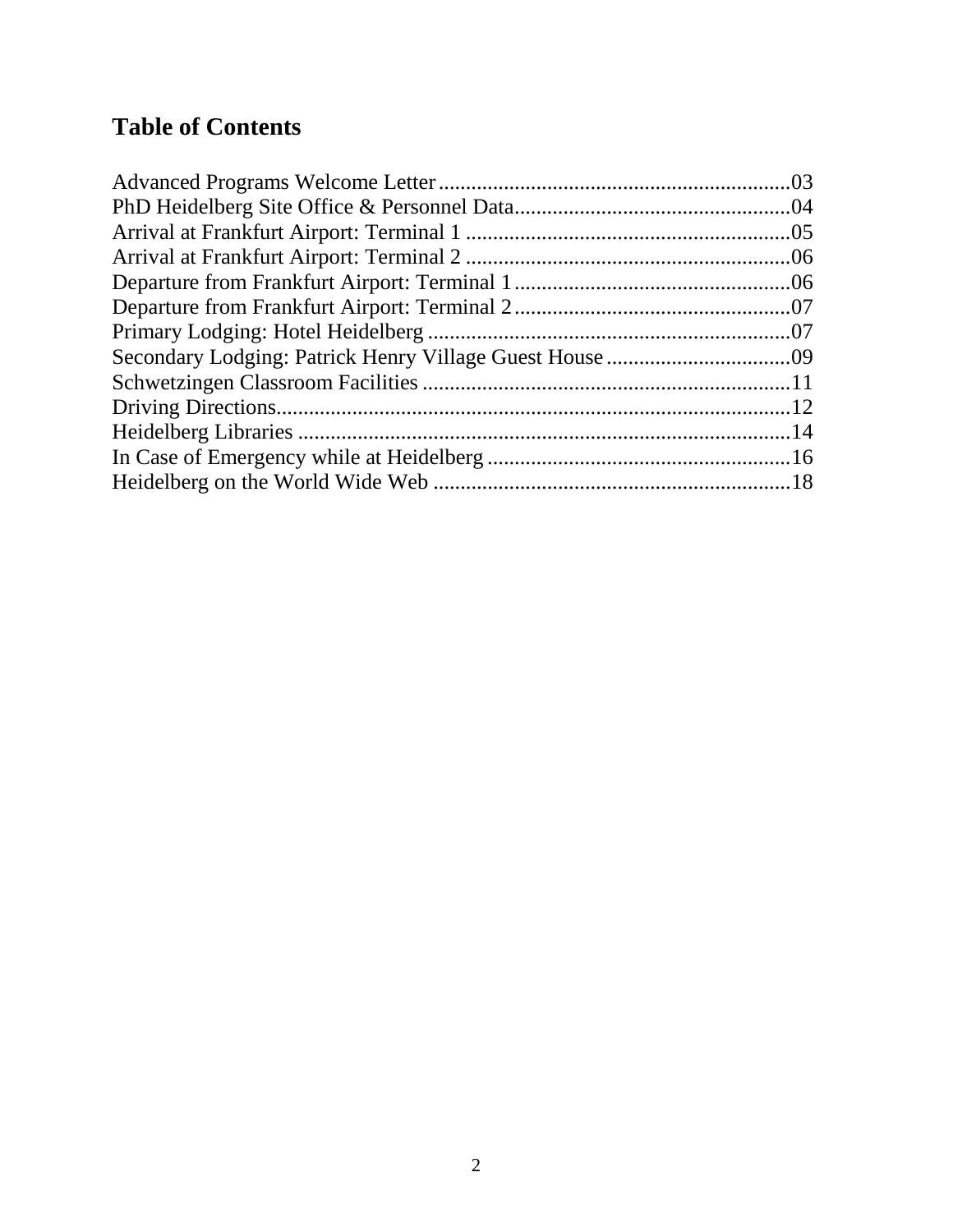# **Advanced Programs Welcome Letter**

CMR 419, Box 1634, APO AE 09102 • Phone 011-49-6221-768118 • DSN 370-6691 • [apeuadmin@ou.edu](mailto:apeuadmin@ou.edu)

Dear Professor:

Welcome to Germany and especially to the Heidelberg area! I am looking forward to your teaching assignment here for the Ph.D. cohort and would like to coordinate with you so that your time here goes as smoothly as possible.

I work directly with Dr. Peggy Lerner, European Director, in the European Contract Support Office, and feel very lucky that I'm able to work with such a great team in Europe and Norman.

The information in this Guide is current as of spring 2011. Please review this Travel Guide and the Advanced Programs Faculty Guide (see [http://www.goou.ou.edu/facultyservices/index.html\)](http://www.goou.ou.edu/facultyservices/index.html) well in advance of your departure so that you have sufficient time to contact me regarding your trip.

Your travel arrangements will be made in consultation with the Advanced Programs Travel Coordinator in Norman, OK. I will make hotel reservations at our local favorite, Hotel Heidelberg, and you will have a rental car reservation made in advance. About a week before you arrive, you will receive an itinerary with more information.

If you have made personal arrangements that will deviate from the normal procedure, please keep me fully informed so that I can be sure that everything goes smoothly for your arrival. We will both have peace of mind if we confirm your arrival times and plans, advise you of weather conditions, inform you of your accommodations, and let you know the latest information about your class.

Please contact me if you need more information. Have a safe and comfortable flight and I look forward to seeing you when you arrive!

Sincerely,

Site Director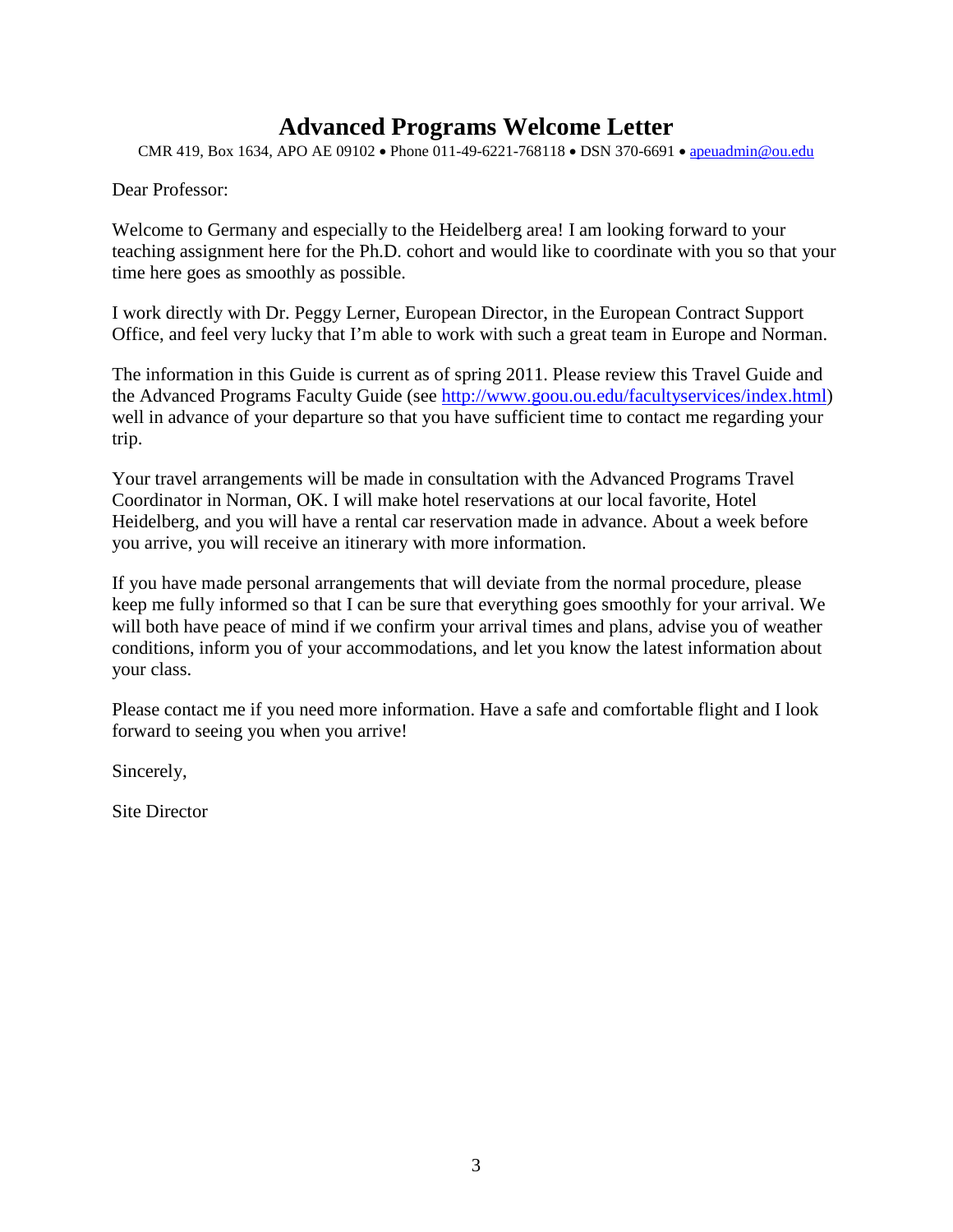# **PhD Heidelberg Site Office and Personnel Data**

## **Office Hours**

Monday through Friday: 0800 – 1700 (8:00 am – 5:00 pm) Major US federal holidays: Closed

## **Education Services Officer (ESO)**

Louis Dean, Jr. Civilian phone: 06221-178700/176226 Military/DSN phone: 373-8700/6226

## **Advanced Programs Site Coordinator**

Chad Manos Phone: (405) 325-1959 Fax: (405) 325-5709 Email: [chad.manos@ou.edu](mailto:chad.manos@ou.edu)

## **European Contract Support Office**

Dr. Peggy Lerner, Director: [apeudirector@ou.edu](mailto:apeudirector@ou.edu) Home phone: (49) 6223-71401

Thomas Panker: [apeuprograms@ou.edu](mailto:apeuprograms@ou.edu)

Taylor Austin: [apeuadmin@ou.edu](mailto:apeuadmin@ou.edu)

| Office phone (from US): | 011-49-6221-768118 |
|-------------------------|--------------------|
| Office fax:             | $(49)$ 6221-768945 |

#### **Mailing Address:**

The University of Oklahoma Attn: (enter name) CMR 419, Box 1634 APO, AE 09102

#### **Street Address:**

The University of Oklahoma Sickingenstrasse 1A 69126 Heidelberg, Germany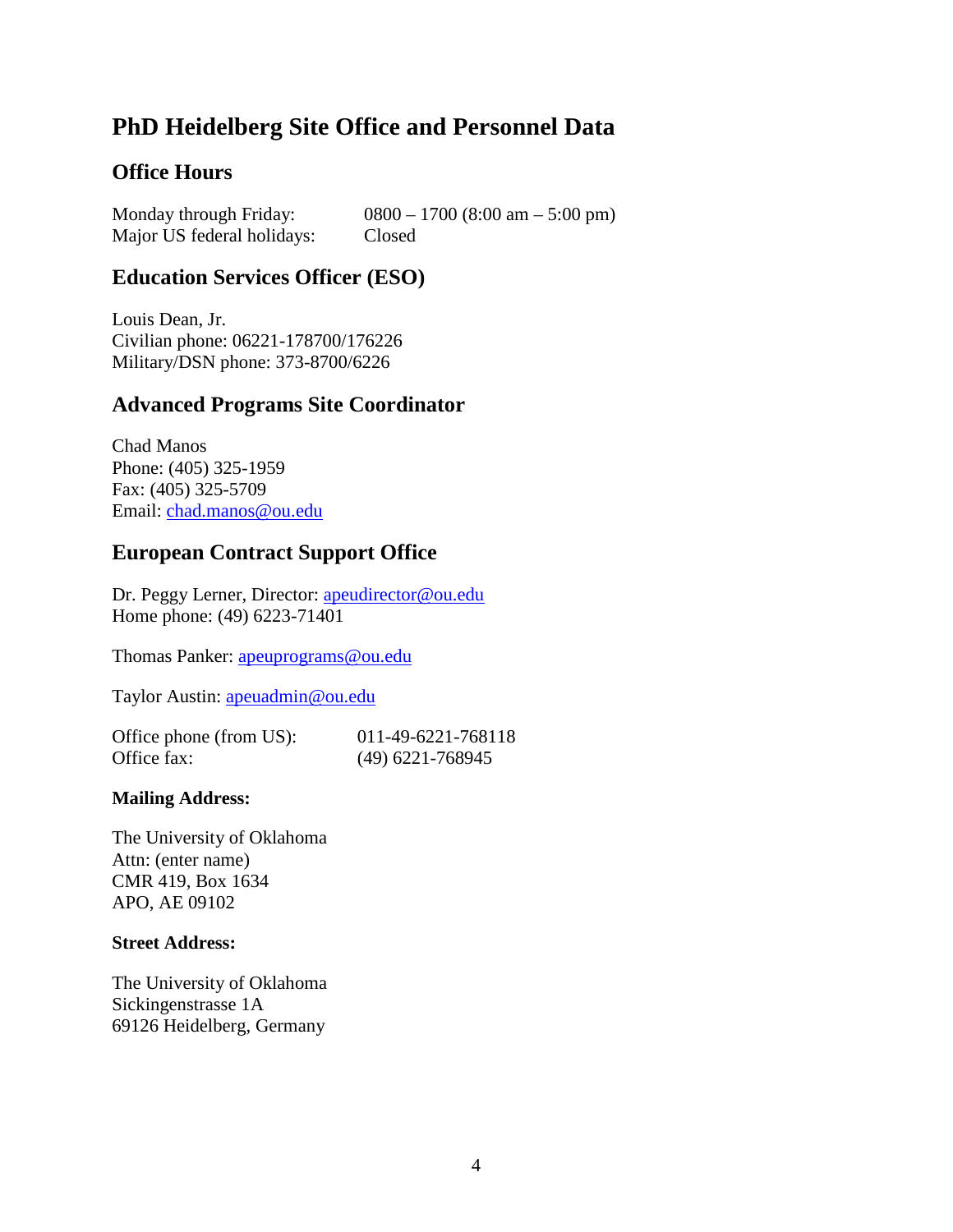# **ARRIVALS AND DEPARTURES**

## **Arrival at Frankfurt Airport: Terminal 1**

#### **Disembarkation**

Lufthansa: A gates; American Airlines, Icelandic Air, and TWA: B gates; United: C gates Some planes taxi to the terminal; often a bus transports passengers from the plane to the terminal. Free baggage carts are available; these carts can be taken on the escalators. Follow the signs for Baggage Claim (in English; also picture of baggage and *Gepäckausgabe* in German)

#### **Passport Control**

At the *Paßkontrolle* (Passport Control), get in the correct line for NON-European Community passengers; have your passport ready. It is rarely needed, but have your orders available if asked.

### **Baggage Claim**

Continue to follow the signs for Baggage Claim. It is a fairly long walk through the airport and down one level. An information board lists the arriving flights and the number of their baggage carousels.

#### **Customs Clearance**

After claiming your baggage, look for the Exit/Ausgang and Zoll/Customs signs. The Customs Clearance area has two lanes: Red and Green. Walk through the Green area since you will have nothing to declare.

### **Airport Shuttle Service**

Each of the two terminals at Frankfurt Airport has a central meeting point. Simply look out for a

blue luminescent sign saying "Meeting Point" ( $\uparrow$ ). The area also has a clearly marked waiting area with facilities for your convenience. The Meeting Point for Terminal 1 is located at Hall B, Level 1 (Arrivals). Do not leave the airport or go to another area in the airport. The site manager will notify you via email regarding a meeting point pick-up by Transfer and Limousine Service (TLS) [http://www.tls-heidelberg.de/content/index\\_eng.html](http://www.tls-heidelberg.de/content/index_eng.html)

The cost is 66 Euros round trip/33 Euros one way. This shuttle will take you directly to Patrick Henry Village or a local hotel (Hotel Heidelberg).

### **To Change Money**

If you have not brought European money with you and you think you will need some before you get to a bank in Heidelberg, there are money exchange counters in Arrival Hall B as well as throughout the airport.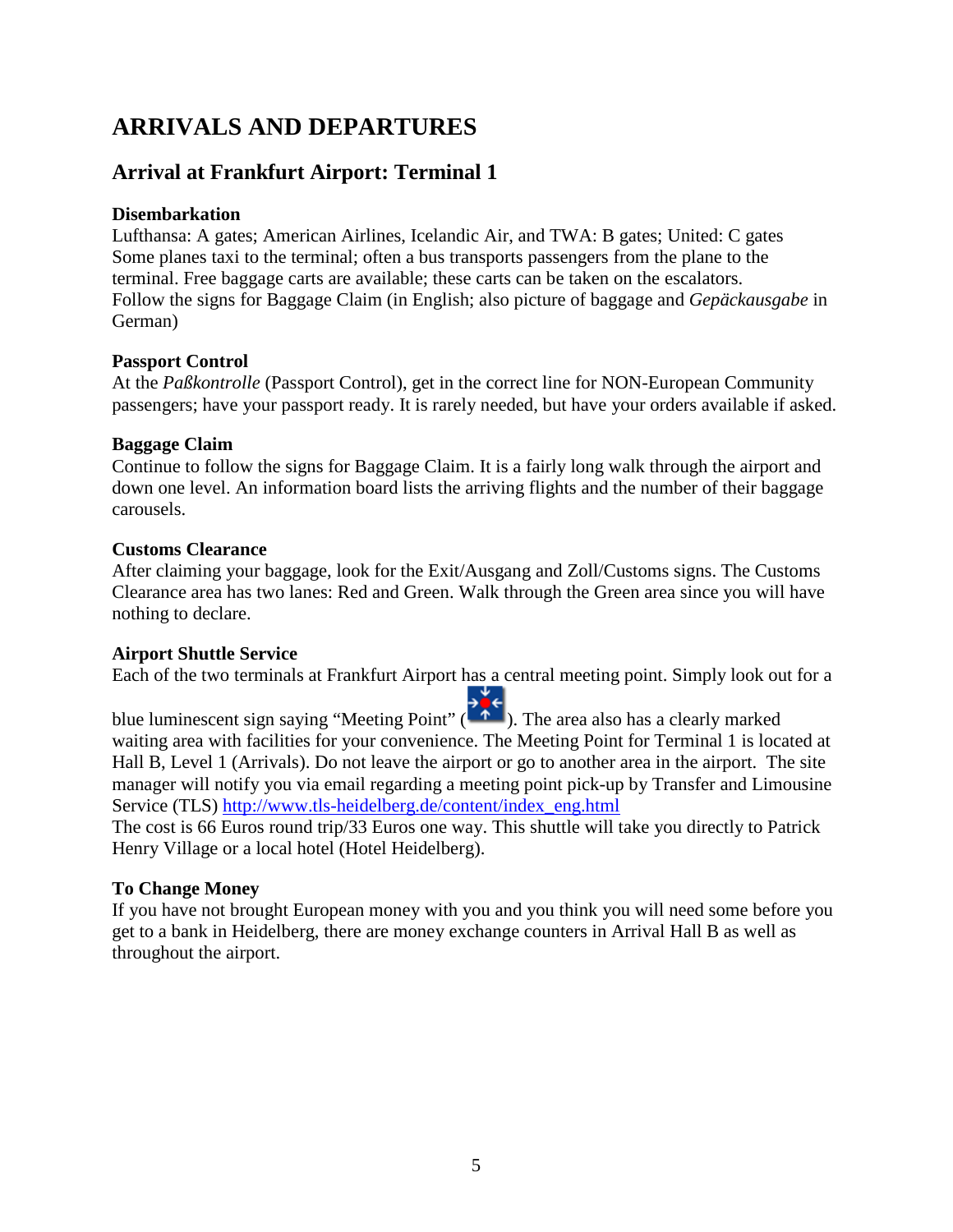## **Arrival at Frankfurt Airport: Terminal 2**

#### **Disembarkation**

Delta and Sabena: D gates; Air UK, British Airways, Continental, KLM, Northwest, and USAir: E gates. Some planes taxi to the terminal; often a bus transports passengers from the plane to the terminal. Free baggage carts are available. Follow the signs for Baggage Claim (in English; also picture of baggage and *Gepäckausgabe* in German)

#### **Passport Control/Baggage Claim/Customs Clearance**

Same procedures as for Terminal 1.

#### **Airport Shuttle Service**

Each of the two terminals at Frankfurt Airport has a central meeting point. Simply look out for a

blue luminescent sign saying "Meeting Point" ( $\overrightarrow{P}$ ). The area also has a clearly marked waiting area with facilities for your convenience. The Meeting Point for Terminal 2 is located at Hall E, Level 2 (Arrivals). Do not leave the airport or go to another area in the airport. The site manager will notify you via email regarding a meeting point pick-up by TLS (Transfer and Limousine Service). [http://www.tls-heidelberg.de/content/index\\_eng.html.](http://www.tls-heidelberg.de/content/index_eng.html) The cost is 66 Euros round trip/33 Euros one way. This shuttle will take you directly to Patrick Henry Village (PHV) or a local hotel.

#### **To Change Money**

There are money exchange counters in Arrival Halls D and E of Terminal 2 and in Arrival Hall B of Terminal 1.

## **Departure from Frankfurt Airport: Terminal 1**

#### **Shuttle Service**

Site director will arrange pick-up at your lodging location through Transfer and Limousine Service (TLS) [http://www.tls-heidelberg.de/content/index\\_eng.html](http://www.tls-heidelberg.de/content/index_eng.html) TLS takes you directly to the airport. Shuttle service is available every day of the week.

#### **Check-In**

US carriers conduct a security interview with each passenger before taking luggage and issuing a boarding card. Have your ticket and passport ready. Know beforehand how much luggage you can carry on and the size restrictions.

#### **Passport Control**

Follow the signs to the Departure Gate noted on your boarding card. If you check in before a gate is assigned, refer to the departure boards in the Departure Hall. Unless you are traveling to another destination in Germany, you will go through passport control. At the Paßkontrolle (Passport Control), have your passport ready. It is rarely needed, but do have your orders available, if asked.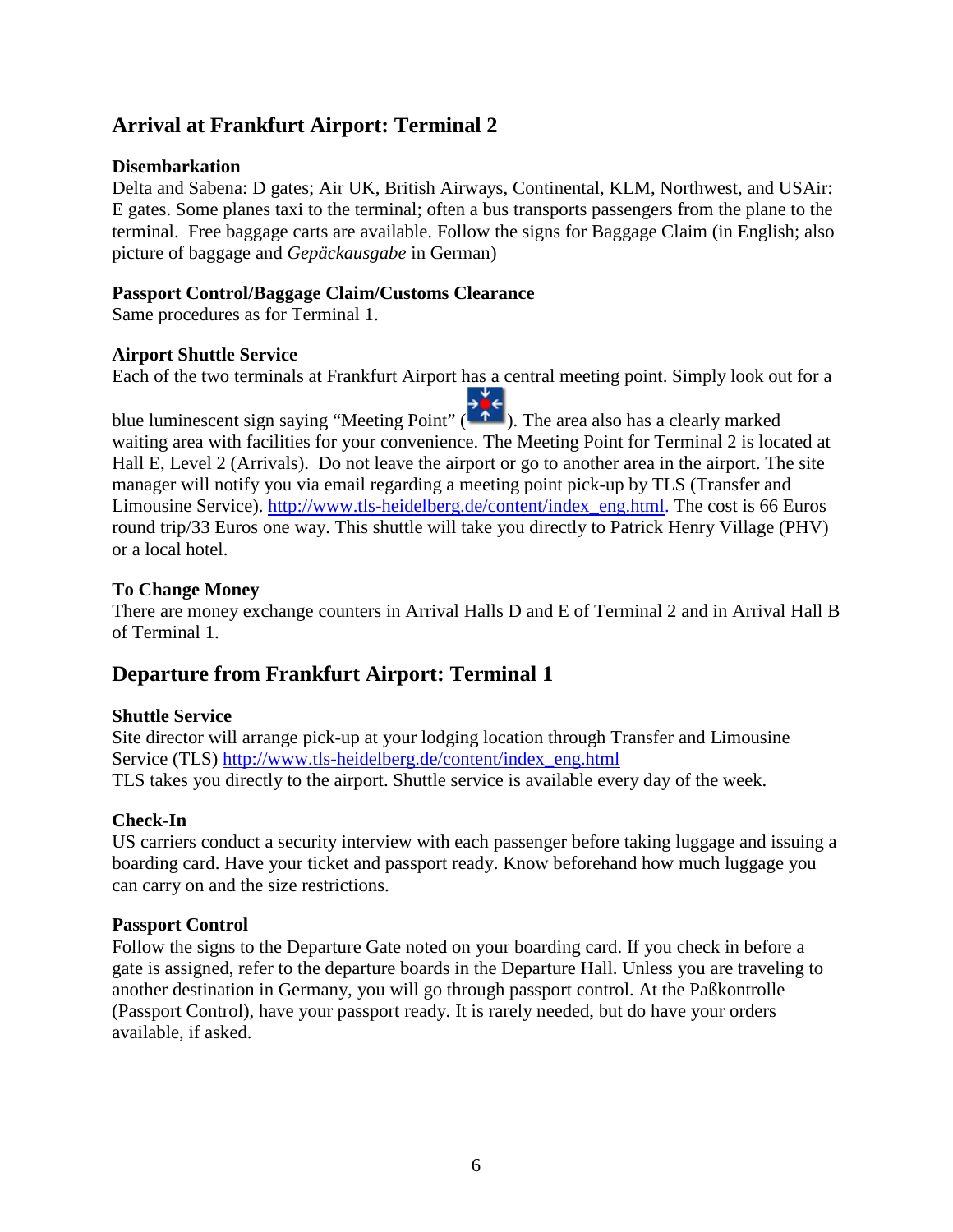## **Departure from Frankfurt Airport: Terminal 2**

#### **Shuttle Service/Passport Control**

Same as Terminal 1.

#### **Check-In**

Terminal 2 check-in counters are in Departure Halls D and E of Terminal 2 Delta and Sabena: D gates Air UK, British Airways, Continental, KLM, Northwest, and USAir: E gates

NOTE: Although Delta leaves from Terminal 2, you can check in your baggage and get your boarding card at Terminal 1 on Level 0 (the parking level) or at Counters 520-525 in Departure Hall B. If you are flying on British Airways, you can check your bags at Counters 520-525 in Terminal 1 and proceed to Terminal 2 for departure.

US carriers conduct a security interview with each passenger before taking luggage and issuing a boarding card. Have your ticket and passport ready. Know beforehand how much luggage you can carry on and the size restrictions.

# **Primary Lodging: Hotel Heidelberg**

#### **LOCATION**

Heidelberg, Germany

#### **MAILING ADDRESS**

Heuauerweg 35037 69124 Heidelberg, Germany

#### **PHONE**

| <b>From United States</b> | From Europe                                            | Within Germany | Within Heidelberg |
|---------------------------|--------------------------------------------------------|----------------|-------------------|
| 011-49-6221-71040         | (International Access)<br>$Code$ ) + 49-6221-<br>71040 | 06221-71040    | 71040             |

### **FAX**

06221-710471

#### **WEBSITE**

<http://www.hotel-erna.de/english/index.html>

#### **EMAIL**

[info@hotelheidelberg.com](mailto:info@hotelheidelberg.com)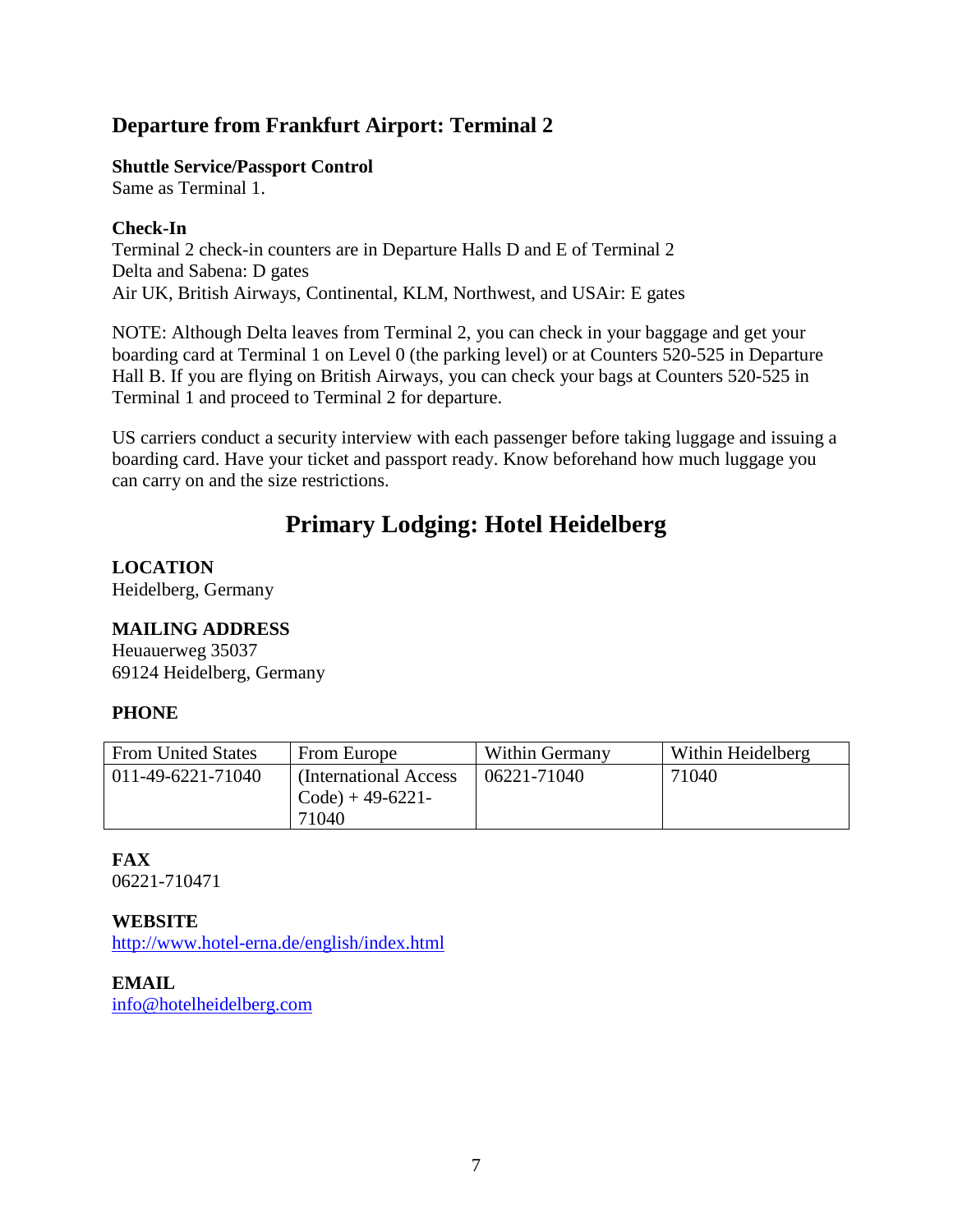#### **AMENITIES**

- Private shower and toilet
- Cable TV with CNN, NBC, and BBC
- Hair dryer
- Some w/room safe
- Some w/heated towel rack
- Bathroom scale
- Clock radio
- Some with balcony
- Facsimile outlet
- Telephone w/analogue
- Laptop modem port/Wireless access in all guest rooms
- Non-smoking rooms on request.

#### **PAYMENT**

Single Occupancy: 64 Euro for regular single room; 74 Euro for double room/single use; and 77 Euro for Bavarian Business Style room

Attention: Cancellation Policy - The Hotel Heidelberg has a 2 day cancellation policy. 100% penalty (or 2 full days) will be assessed for changes within 48 hours.

#### **ELECTRICITY IN ROOM**

220 volt only (transformer required for 110 volt appliances; plug adapter required for dual voltage appliances; standard European outlets/plugs)

#### **DISTANCES FROM THE HOTEL TO:**

| Education center/OU field office (Patton Barracks): | 3 miles                          |
|-----------------------------------------------------|----------------------------------|
| Closest full-service restaurant:                    | In hotel lobby                   |
| Closest fast-food restaurant (Burger King):         | 3 miles at Patrick Henry Village |
| Main Classroom (Tompkins Barracks):                 | 12 miles                         |

#### **SMOKING POLICY**

Upon request when booking.

#### **OTHER INFORMATION**

All rates include a large buffet breakfast, tax and service charge. Streetcar service is available to downtown Heidelberg by taking Streetcar No. 26. The ride downtown is only 15 minutes, with the stop a few minutes' walk away. A single ticket is only 2.10 Euro, however you can get a discounted ticket at the Hotel for only 1.80 Euro. A 24 hour ticket for one person is 5.00 Euro, and a 24 hour ticket Plus for up to5 people can be purchased for 8,50 Euro. It is possible to take a bus from the hotel to downtown Heidelberg. The hotel owner speaks good English and is willing to help guests with streetcar and bus connections.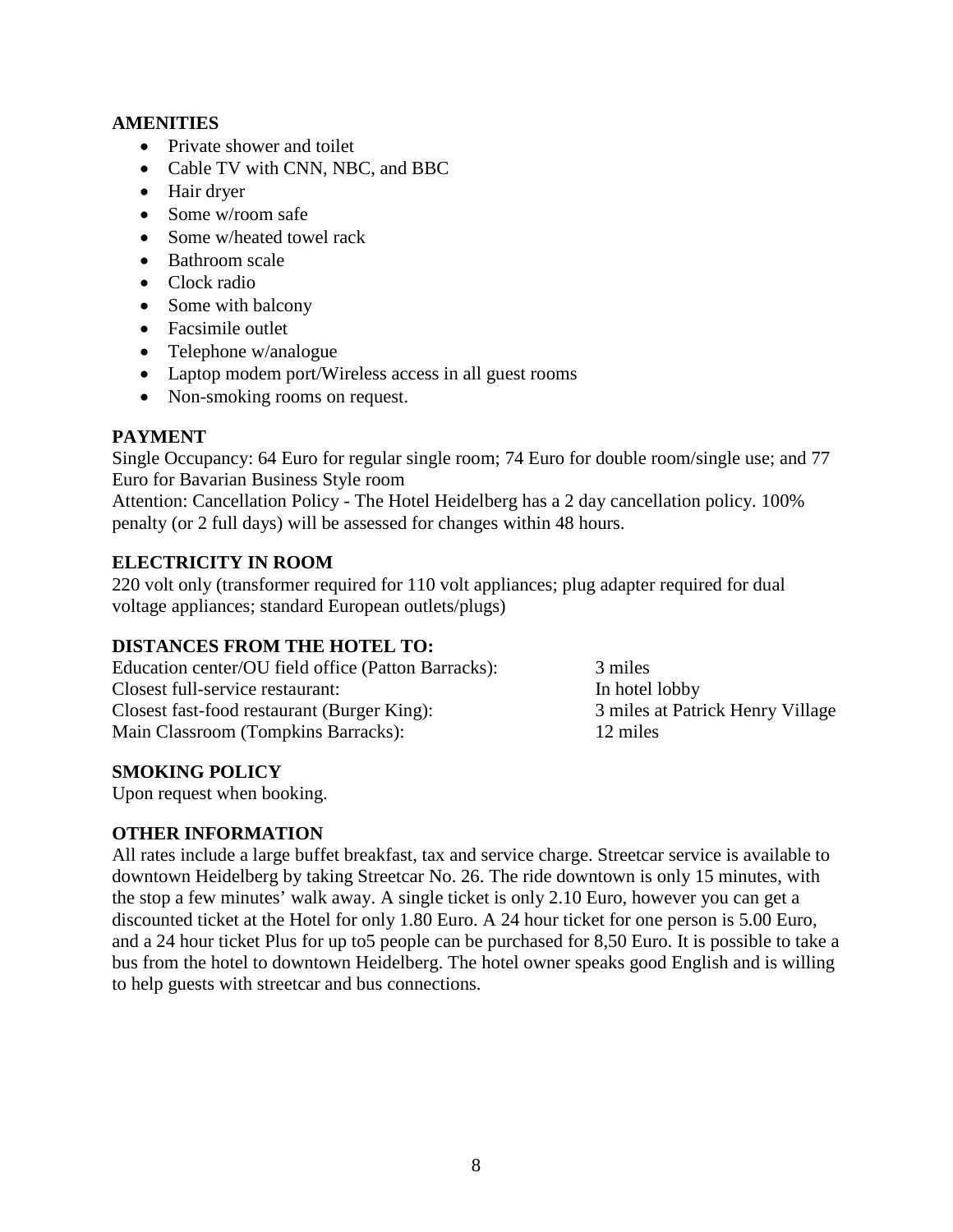# **Secondary Lodging: Patrick Henry Village Guest House**

#### **LOCATION**

North Lexington Avenue, Building 4527 Patrick Henry Village (PHV) 69124 Heidelberg

#### **MAILING ADDRESS**

CMR 419, Guest House APO, AE 09102

#### **PHONE**

| <b>From United States</b> | From Europe                                            | Within Germany | Within Heidelberg |
|---------------------------|--------------------------------------------------------|----------------|-------------------|
| 011-49-6221-795100        | (International Access)<br>$Code) + 49-6221-$<br>795100 | 06221-795100   | 795100            |

From a military/DSN phone: 370-1700 or 388-9387

#### **EMAIL**

[guesthouse@26asg.heidelberg.army.mil](mailto:guesthouse@26asg.heidelberg.army.mil)

**FAX** 06221-795600

### **CHECK-IN**

1300 (1:00 pm)

#### **CHECK-OUT**

1100 (11:00 am)

**Note:** Professors arriving on weekends will need to stay at the Hotel Heidelberg due to the Installation Pass requirement to access Patrick Henry Village.

#### **ROOM TYPES**

Single/Double (\$75.00) with either 2 twin beds or a queen-size bed. There is a \$7.50 charge for each additional person.

- All rooms come with a private bath. Some rooms have kitchens. Guests staying in rooms with no kitchen can use the community kitchen.
- Handicap rooms available
- TDY, reservations up to 60 days in advance
- Cancellation fee if guest doesn't show up 2400 the day of, but prefer to cancel up to 1800.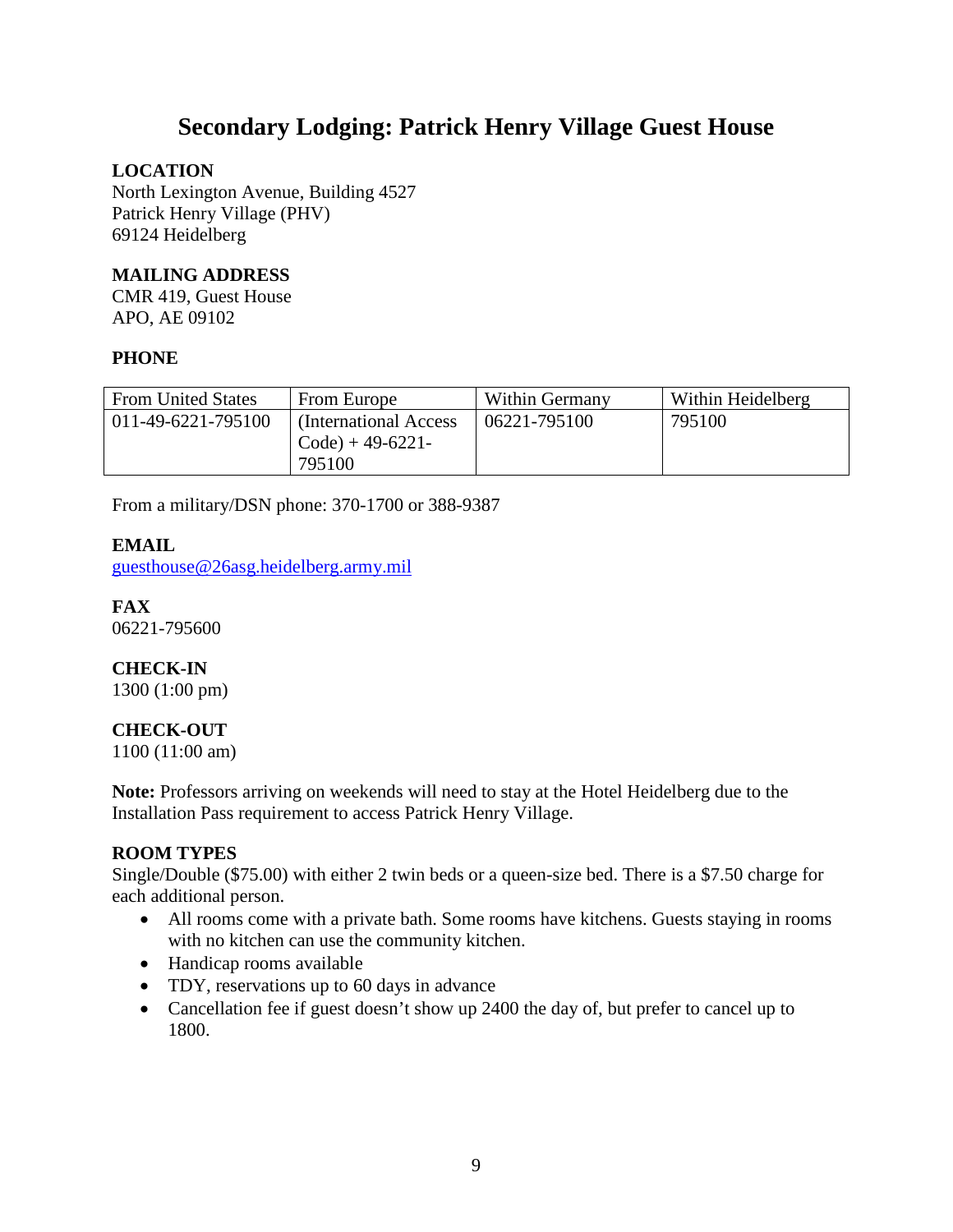#### **SMOKING POLICY**

50% smoking 50% non-smoking

#### **AMENITIES**

- Microwave oven (in community kitchen)
- Refrigerator
- Dishes, glasses and flat ware
- Coffee maker
- Table and 2 chairs
- TV (with AFN)
- Iron and ironing board
- Hair dryer in bath rooms
- VCR (tapes for viewing)
- Fan available
- Clock radio
- Computer
- Internet and e-mail access through phone line (50% ISDN and 50% analog), mention computer use to reservation agent.

#### **PAYMENT**

- VISA
- MasterCard
- American Express
- Checks and cash

#### **ELECTRICITY IN ROOM**

220 volt only (transformer required for 110 volt appliances; plug adapter required for dual voltage appliances; standard European outlets/plugs)

There is a plug in the bathroom with 110 volt for shaver.

#### **DISTANCES FROM THE HOTEL TO:**

Education center/OU field office (Patton Barracks): 5 miles Closest fast-food restaurant (Burger King): Less than a mile, across the street

#### **OTHER INFORMATION**

Community bus that runs to various posts, schedule posted at guesthouse.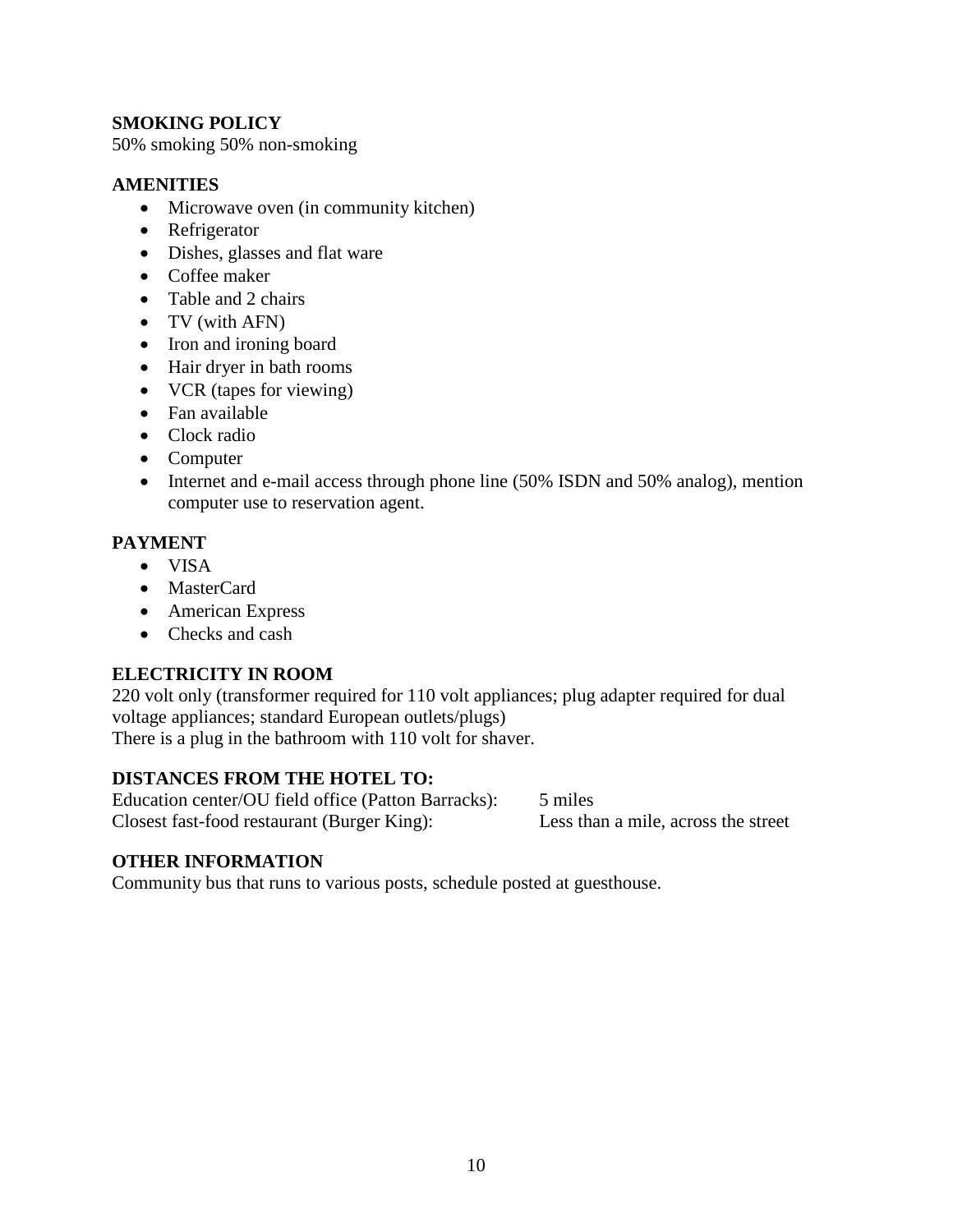# **Schwetzingen Classroom Facilities**

#### **LOCATION**

Tompkins Barracks Building 4236, Rm 6/7

Distance from Hotel Heidelberg: 12 miles<br>Distance from PHV Guest House: 10 miles Distance from PHV Guest House:

#### **TYPICAL CLASSROOM ASSIGNMENT**

- Individual desks and chairs
- Furniture may be moved to suit class needs

#### **FACILITIES NEAR CLASSROOM**

| Facility                    | Location                 |
|-----------------------------|--------------------------|
| Men's and women's restrooms | Down hall from classroom |
| Break area                  | Outside building         |
| Smoking area                | Outside building         |
| Shopette                    | Short walk from building |

#### **AUDIO/VISUAL EQUIPMENT**

AV equipment is available through OU as this is not a dedicated OU classroom. The classroom is used by other agencies. Equipment available:

- Overhead projector
- Laptop and LCD projector
- Dry Erase Board

#### **BUILDING SECURITY**

This building is securely locked with not in use. The University of Oklahoma has possession of keys for the outside door and for the classroom door.

\*IMPORTANT\* When locked from the outside, a person can exit the building by pushing the handle bar down from the inside. This will unlock the door from the outside. **When leaving at night, you must make sure all students have exited the building before locking the outside door.** If someone leaves after you have locked the door, the building will be left unsecure overnight.

#### **OTHER CLASSROOM POLICIES AND PROCEDURES**

Instructor and students are responsible for the condition of the classroom. Coordination of the return of Audio/Visual equipment must be made prior to the last day of class.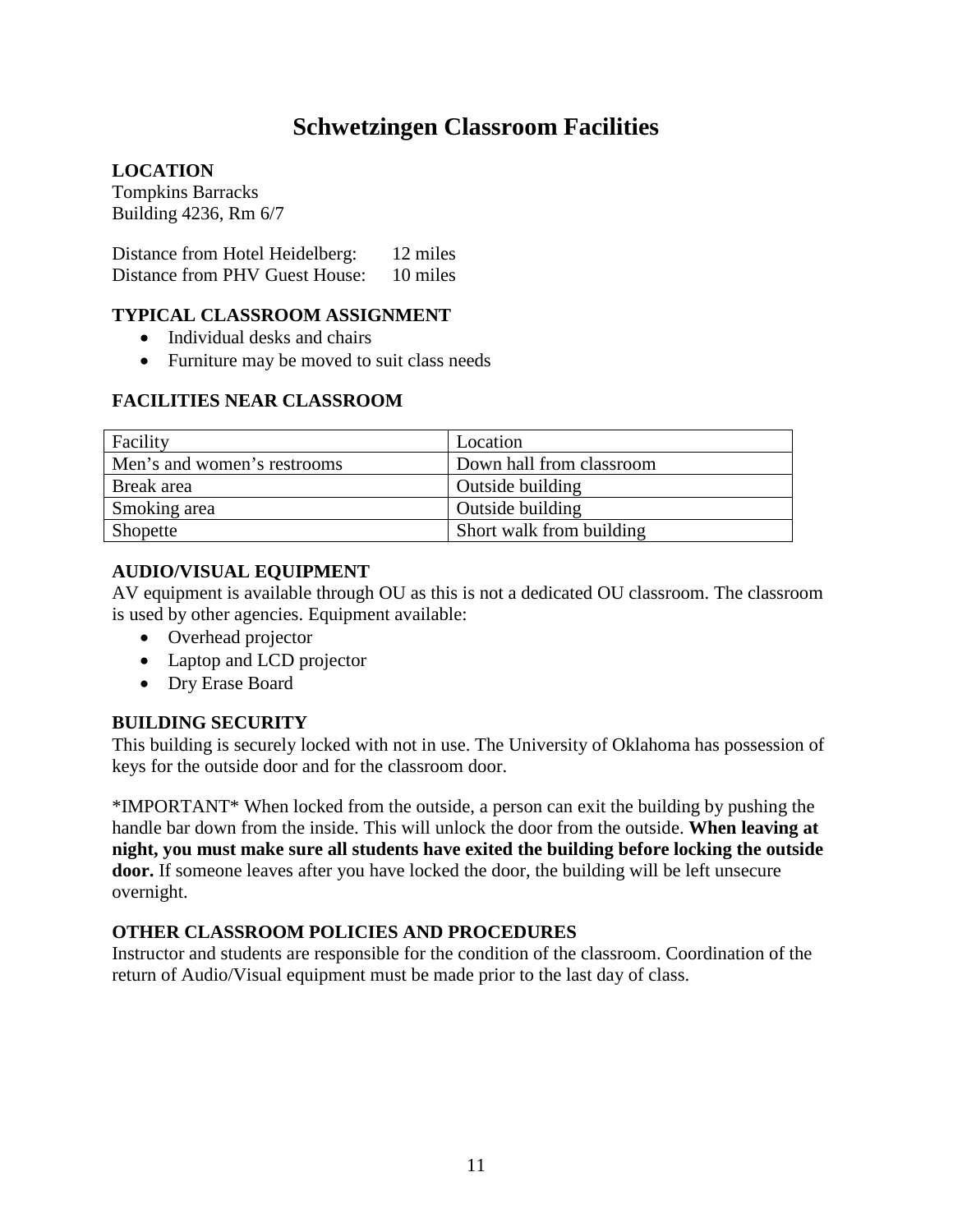# **Driving Directions**

## **Tompkins Barracks from Patrick Henry Village**

- Drive through the gate by Burger King; follow road to traffic light.
- Turn **right at the traffic light** onto Speyrer Strasse (535) away from Heidelberg
- Get on A5 North toward Darmstadt/Frankfurt
- From A5 take 656 toward Mannheim.
- Take the Mannheim/Friedrichfeld/Seckenheim exit #4.
- From the exit ramp take a left onto Friedrichfelder Landstrasse. Follow this road for a couple of miles (you will go through a wooded area). Tompkins barracks is on the left. Once you enter the front gate the Education Center is straight ahead, building number 4236.

# **Tompkins Barracks from Hotel Heidelberg**

- Turn left out of the hotel parking lot
- Turn right at the traffic light onto Cuzaring Street
- Turn left onto Speyerstrasse (535)
- Get on A5 North toward Darmstadt/Frankfurt
- From A5 take 656 toward Mannheim.
- Take the Mannheim/Friedrichfeld/Seckenheim exit #4.
- From the exit ramp take a left onto Friedrichfelder Landstrasse. Follow this road for a couple of miles (you will go through a wooded area). Tompkins barracks is on the left. Once you enter the front gate the Education Center is straight ahead, building number 4236.

## **To get gas at an ESSO station from Patrick Henry Village**

- Drive through the gate by Burger King; follow road to traffic light.
- Turn left at the traffic light onto Speyrer Strasse (535) towards Heidelberg
- Go to the 3rd traffic light and make a right; ESSO station will be on your right.
- Directions to get gas at ESSO station from Hotel Heidelberg
- Turn left out of the hotel parking lot
- Turn right at the traffic light onto Cuzaring Street
- Turn right onto Speyerer Strasse (535) towards Heidelberg.
- Go to the 1st traffic light and make a right; ESSO station will be on your right.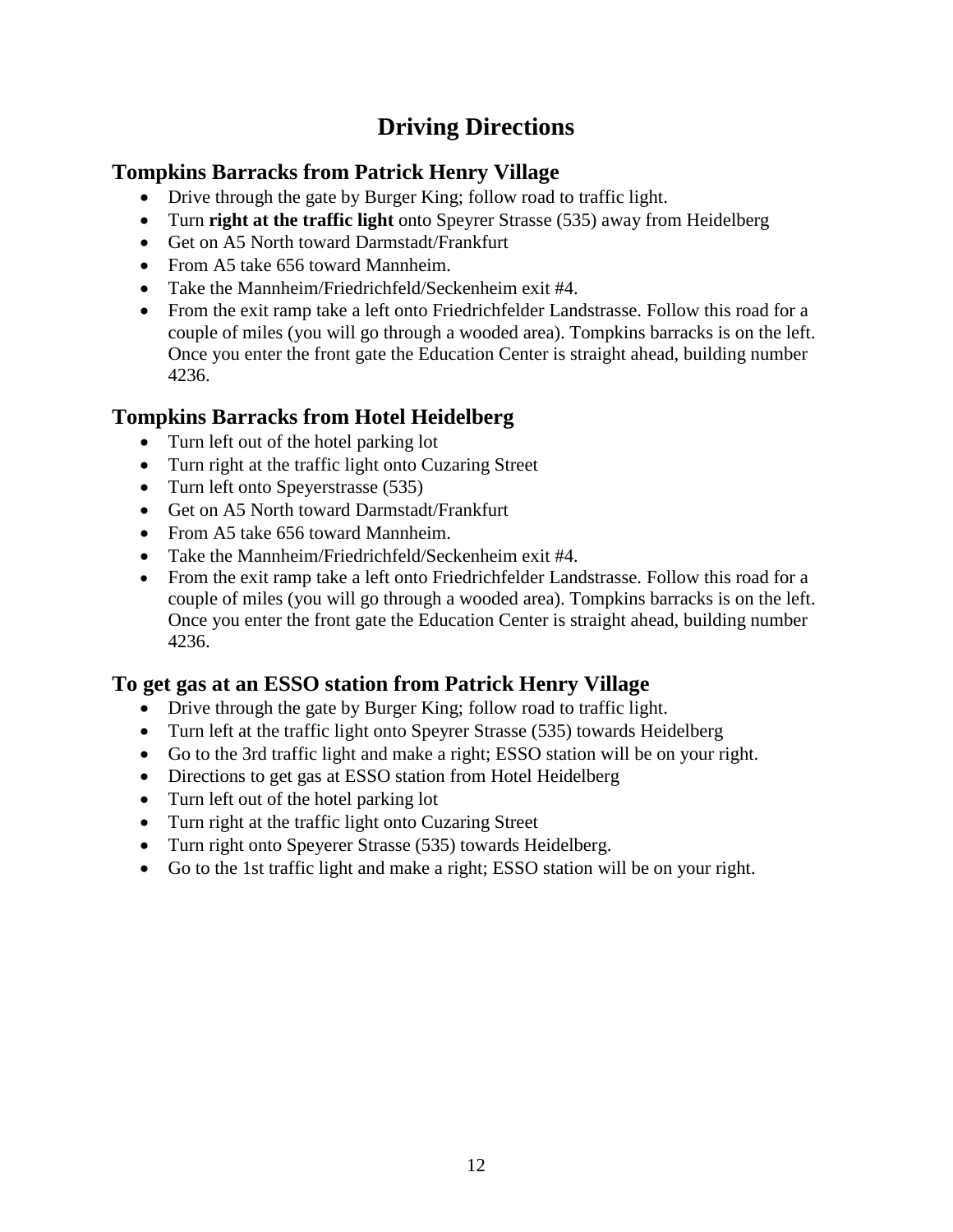## **Hotel Heidelberg to Heidelberg Shopping Center (American Facilities)**

- From Hotel Heidelberg parking lot turn left, then take a right at the stoplight.
- Drive straight through the next stoplight and turn right at the following stoplight onto Speyererstrasse.
- Follow Speyererstrasse until the fourth stoplight. Turn left, this will put you on the Czernyring.
- At the next light get into the left turn lane. You will see the barbed wire fencing surrounding the shopping center at this point.
- Turn left and then make your next right which will put you on the back side of the installation where the current entrance is.
- Go through the checkpoint to have your ID and papers approved.

## **Hotel Heidelberg to OU Contract Support Office (Sickingenstrasse 1A)**

- From Hotel Heidelberg parking lot turn left, then take a right at the stoplight.
- Drive straight through the next stoplight and turn right at the following stoplight onto Speyererstrasse.
- Follow Speyererstrasse until the fourth stoplight. Turn right, this should be Karl-Benz Strasse.
- Get into the left turn lane. At this point you should see signs directing you toward Campbell Barracks which is the direction you want to go.
- Turn left onto Hebelstrasse, go through one light (you'll pass a McDonalds on the left) and at the next light turn right. This will put you on Römerstrasse going south.
- At the second light turn left, you will see the Mark Twain Village (MTV) Chapel on your right after you turn. Follow to the end of this road and turn right onto Rohrbacherstrasse.
- You'll eventually see (after about a mile or less) a vellow sign indicating the direction to the autobahn, this at the corner where you turn right onto Sickingenstrasse, which is a one way street. We are the third building on the left side, with bright Turquoise shutters. It is best to park in the street, not in the parking lot in front of the building since those are reserved spots. We are on the ground floor. Our bell indicates "The University of Oklahoma."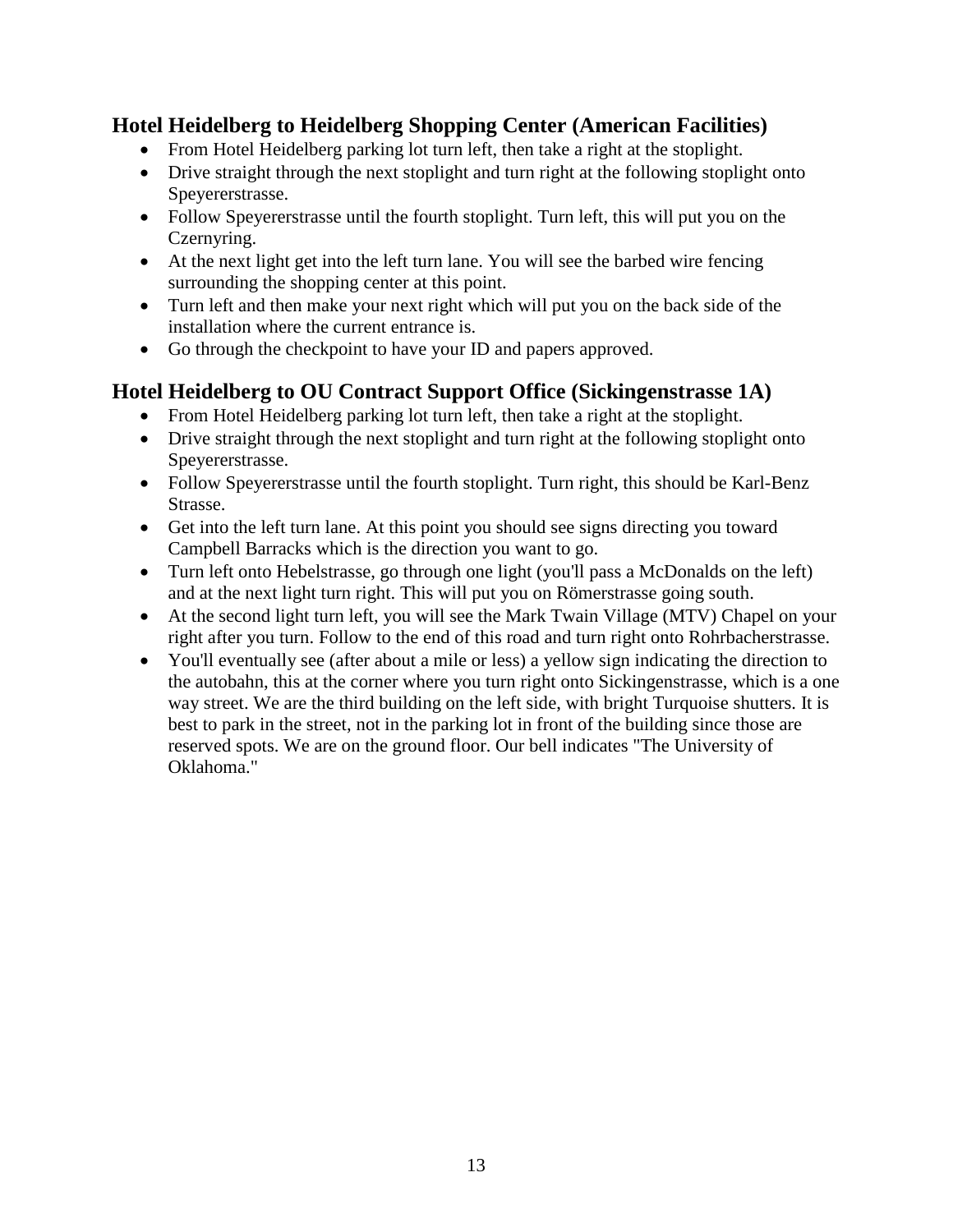# **Administrative Support at Heidelberg**

PLEASE refer to the Advanced Programs Faculty Guide for an Overview of the Duties and Responsibilities of OU site managers.

#### **COMPUTER SUPPORT**

The PhD program has a Gateway laptop and LCD Projector available for use in class for presentations and such. Please notify the Ph.D. Site Director prior to arrival to make arrangement for its use. The laptop includes Win 2000, Office 2000, etc. with a 3.5" floppy drive, a CD drive and DVD playing capability.

#### **AUDIO/VISUAL SUPPORT**

Overhead Projector – Owned by OU and available from the CSO

#### **ROOM KEYS**

Class Room keys will be provided to you upon class opening by the Ph.D. Site Director. It will be your responsibility to open the room for class and lock up once class is over. Arrangements will need to be made with the Ph.D. Coordinator prior to course completion to drop off the keys once the class work is complete.

# **Heidelberg Libraries**

## **Patrick Henry Village**

#### **LOCATION**

Building 4509 Patrick Henry Village (across from the Shopette) Lexington Str. 6 Geb 4509, 69124 Heidelberg

#### **PHONE**

- 06221-57-1740 or 06221-338-9443
- 370-1740 or 388-9440 (DSN)

#### **FAX**

- $\bullet$  06221-17-7648
- 373-7648 (DSN)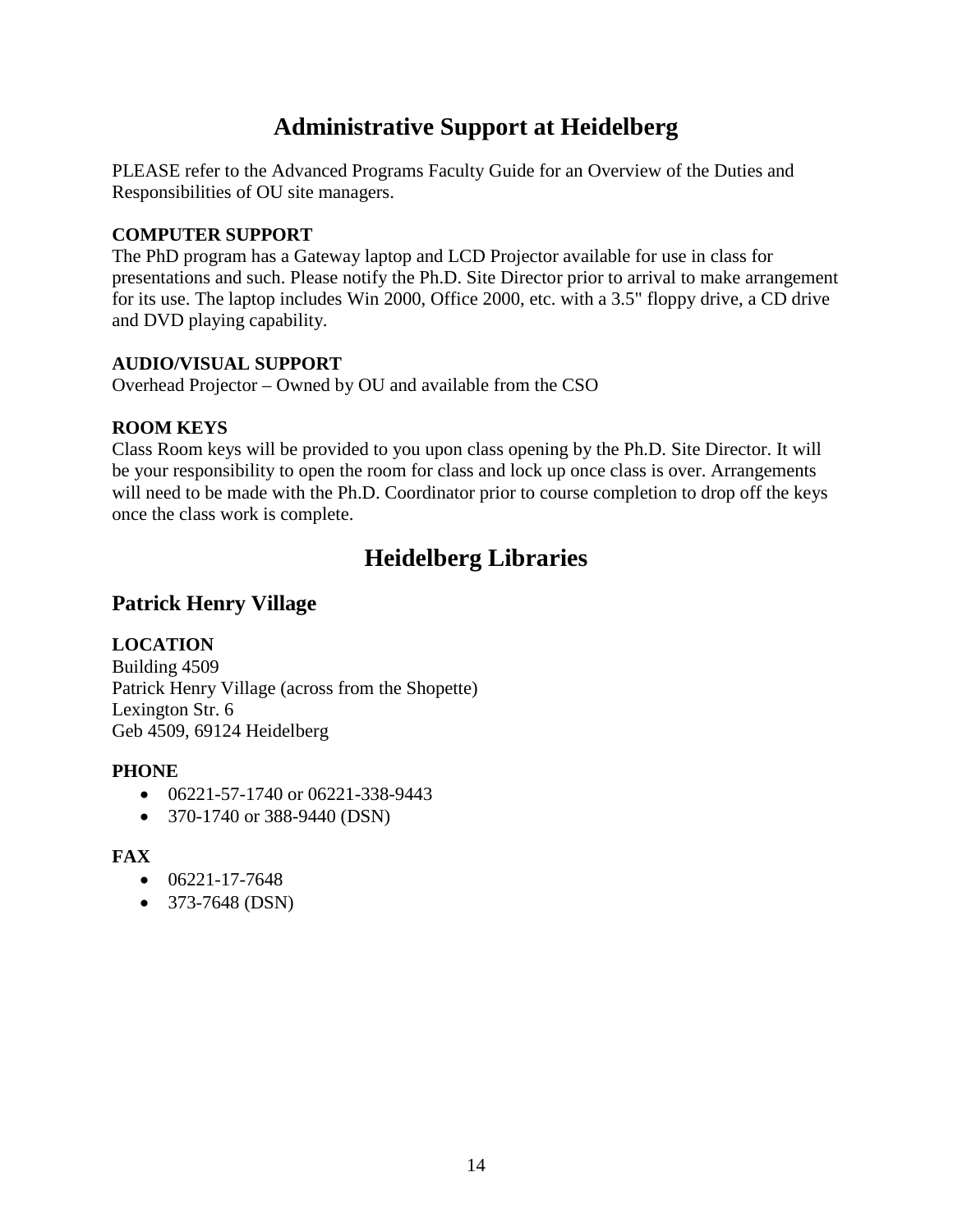**HOURS**  $1030 - 1900$  (10:30 am – 7:00 pm) Friday through Sunday: 1000 – 1800 (10:00 am – 6:00 pm) Mondays and US holidays: Closed

#### **TYPE OF LIBRARY**

Base library with:

- Recreational media
- Academic non-fiction
- Interlibrary loan
- Photocopy machine (5 cents per copy)
- Computers with internet access and word processing
- Online catalog

### **USAREUR LIBRARY & RESOURCE CENTER**

#### **LOCATION**

Building 379 Mark Twain Village Zengerstrasse 1 69129 Heidelberg

#### **PHONE**

Civilian: 06221-57-6678 DSN: 370-6778

#### **FAX**

Civilian: 06221-57-6916 DSN: 370-6916

**HOURS** Saturday through Monday: 1000 – 1800 (10:00 am – 6:00 pm)<br>Tuesday through Thursday: 1000 – 2000 (10:00 am – 8:00 pm)  $1000 - 2000$  (10:00 am – 8:00 pm) Fridays and US holidays: Closed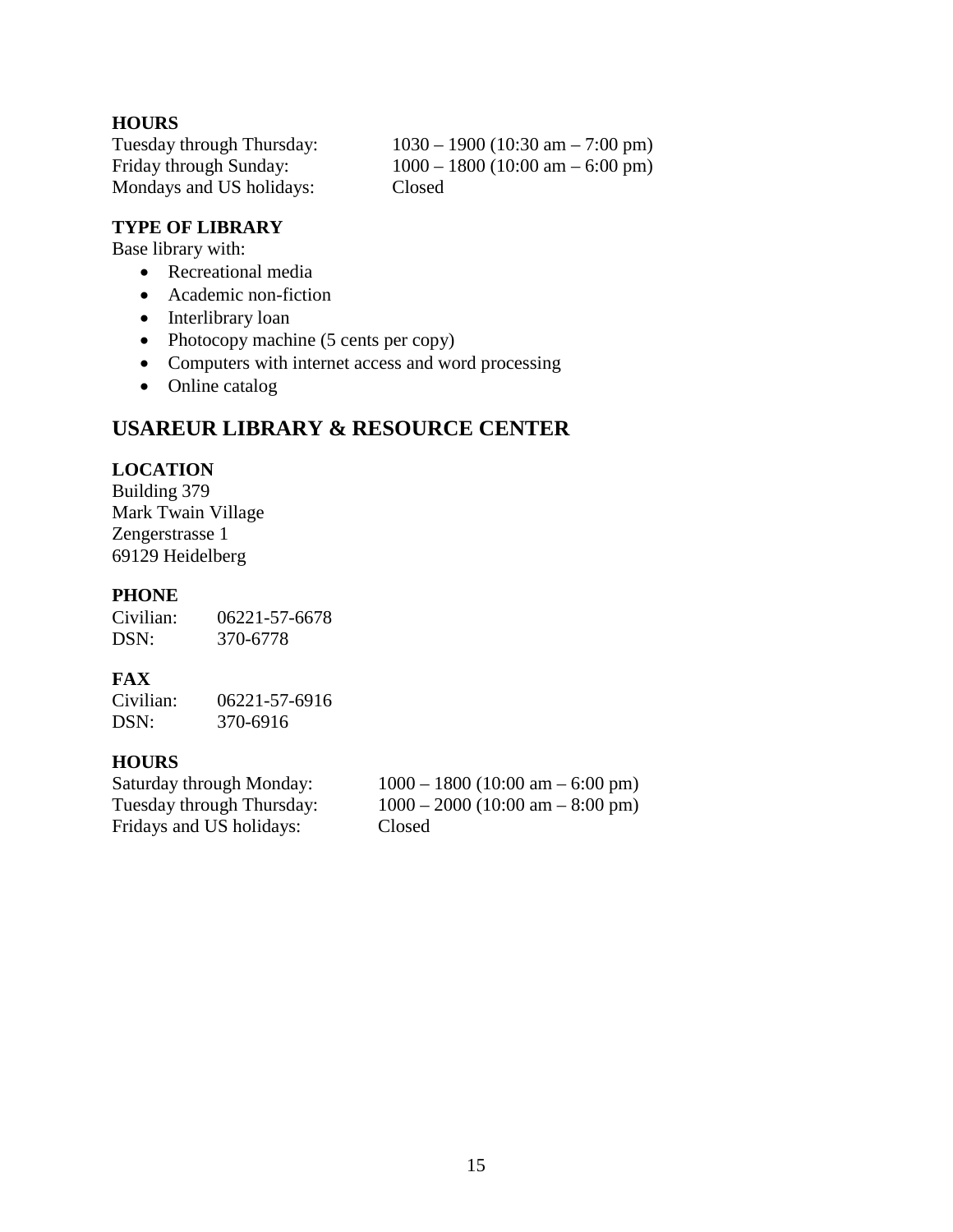#### **TYPE OF LIBRARY**

Army resource/reference library with:

- Non-fiction
- Academic resources
- Full-text journals and articles
- Military research databases
- Educational DVDs and videos
- Interlibrary loan

# **In Case of Emergency while in Heidelberg**

#### **EMERGENCY PHONE NUMBERS**

| Service                   | Phone numbers           |
|---------------------------|-------------------------|
| Ambulance                 | Military: 117           |
|                           | Civilian: 06221-57-117  |
| Fire                      | Military: 117           |
|                           | Civilian: 06221-57-117  |
| Civilian Police/Emergency | 110                     |
| <b>Military Police</b>    | Military: 114           |
|                           | Civilian: 06221-57-114  |
| <b>Red Cross</b>          | DSN: 371-2435           |
|                           | Civilian: 06621-17-2435 |

#### **MEDICAL FACILITIES**

US Military Heidelberg Health Center Acute Care Clinic Bldg. 3613

For appointments:

- Civilian: 06221-17-2891/2790
- DSN: 371-2891/2790

Authorized use on a per visit charge. Costs are usually reimbursable through stateside medical insurance. Open Monday through Friday, 0700 – 2100 (7:00 am – 9:00 pm). Open weekends and holidays,  $0900 - 1900$  (9:00 am – 7:00 pm).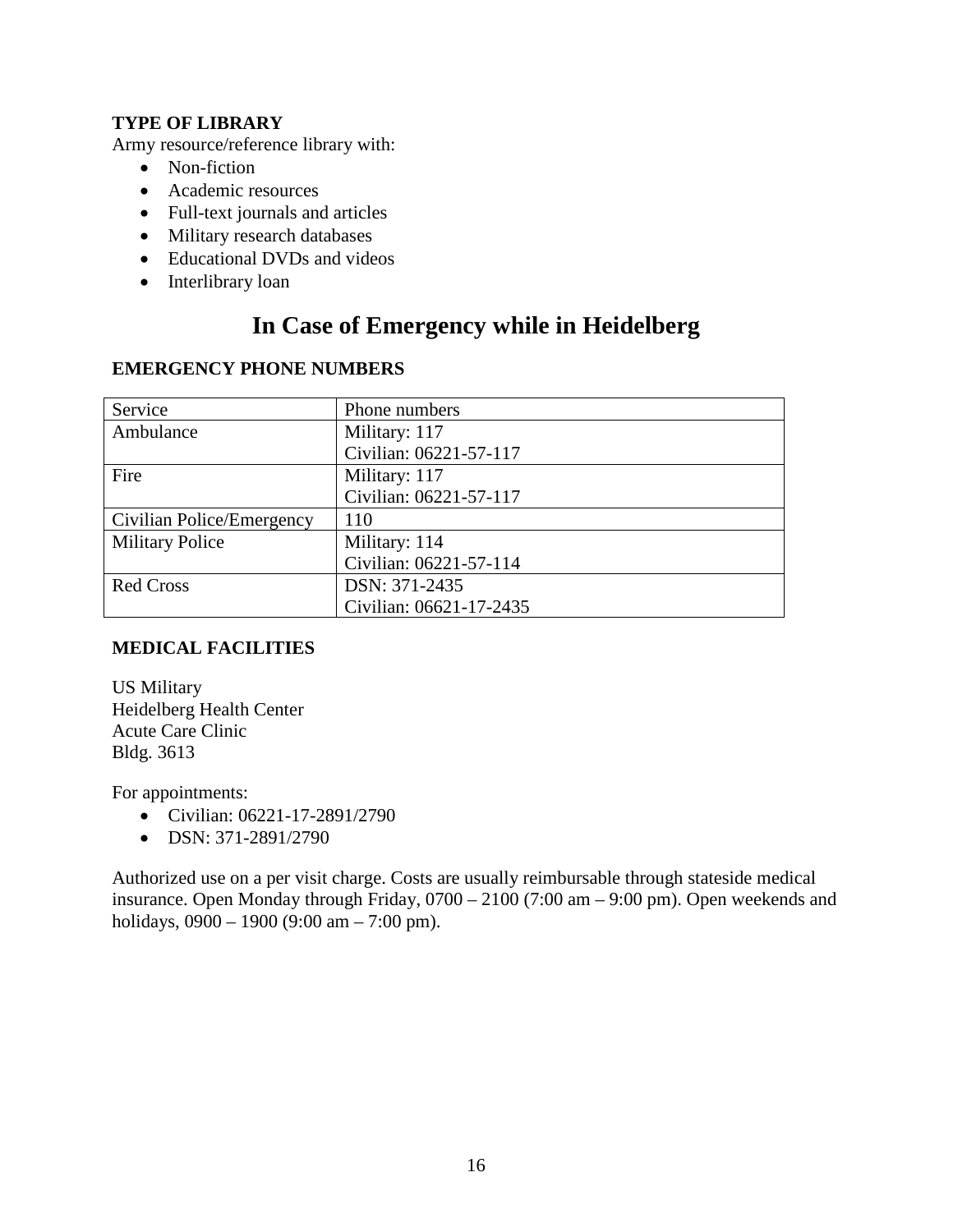#### **DENTAL FACILITIES**

**US Military Hospital Dental Clinic** Bldg. 3613

| Military/DSN phone: | 371-2708      |
|---------------------|---------------|
| Civilian phone:     | 06221-17-2708 |

Can be seen as emergency only to relieve acute pain. Pay first at cashier's cage in same building. Open Monday through Friday, 0720 – 1620 (7:20 am – 4:20 pm).

#### **Host Nation Dentist**

Dr. Borkmann (speaks English)

Phone: 06221-782805 Accepts dental insurance

#### **USING YOUR MEDICAL/DENTAL INSURANCE**

In most cases, outpatient visits must be paid in advance and bills submitted to insurance companies for reimbursement. In-patient care is billed directly to the insurance company. No advance payment is necessary.